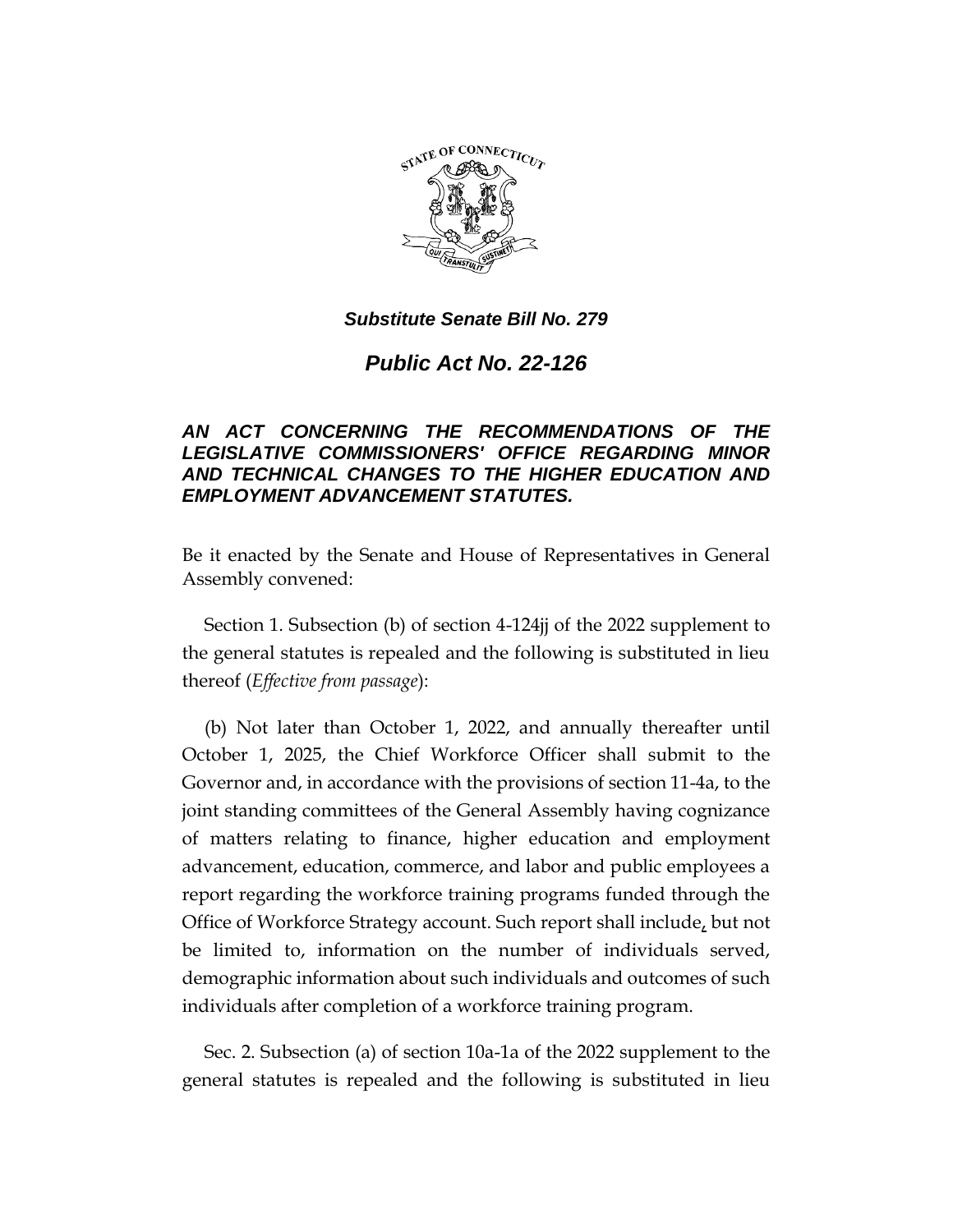thereof (*Effective from passage*):

(a) There shall be a Board of Regents for Higher Education that shall serve as the governing body for the regional community-technical college system, the Connecticut State University System and Charter Oak State College. The board shall consist of **[**twenty-one**]** twenty-two members who shall be distinguished leaders of the community in Connecticut. The board shall reflect the state's geographic, racial and ethnic diversity. The voting members shall not be employed by or be a member of a board of trustees for any independent institution of higher education in this state or the Board of Trustees for The University of Connecticut nor shall they be public officials or state employees, as such terms are defined in section 1-79, during their term of membership on the Board of Regents for Higher Education. The Governor shall appoint nine members to the board as follows: Three members for a term of two years; three members for a term of four years; and three members for a term of six years. Thereafter, the Governor shall appoint members of the board to succeed such appointees whose terms expire and each member so appointed shall hold office for a period of six years from the first day of July in the year of his or her appointment. Four members of the board shall be appointed as follows: One appointment by the president pro tempore of the Senate, who shall be an alumnus of the regional community-technical college system, for a term of four years; one appointment by the minority leader of the Senate, who shall be a specialist in the education of children in grades kindergarten to twelve, inclusive, for a term of three years; one appointment by the speaker of the House of Representatives, who shall be an alumnus of the Connecticut State University System, for a term of four years; and one appointment by the minority leader of the House of Representatives, who shall be an alumnus of Charter Oak State College, for a term of three years. Thereafter, such members of the General Assembly shall appoint members of the board to succeed such appointees whose terms expire and each member so appointed shall hold office for a period of

*Public Act No. 22-126 2 of 7*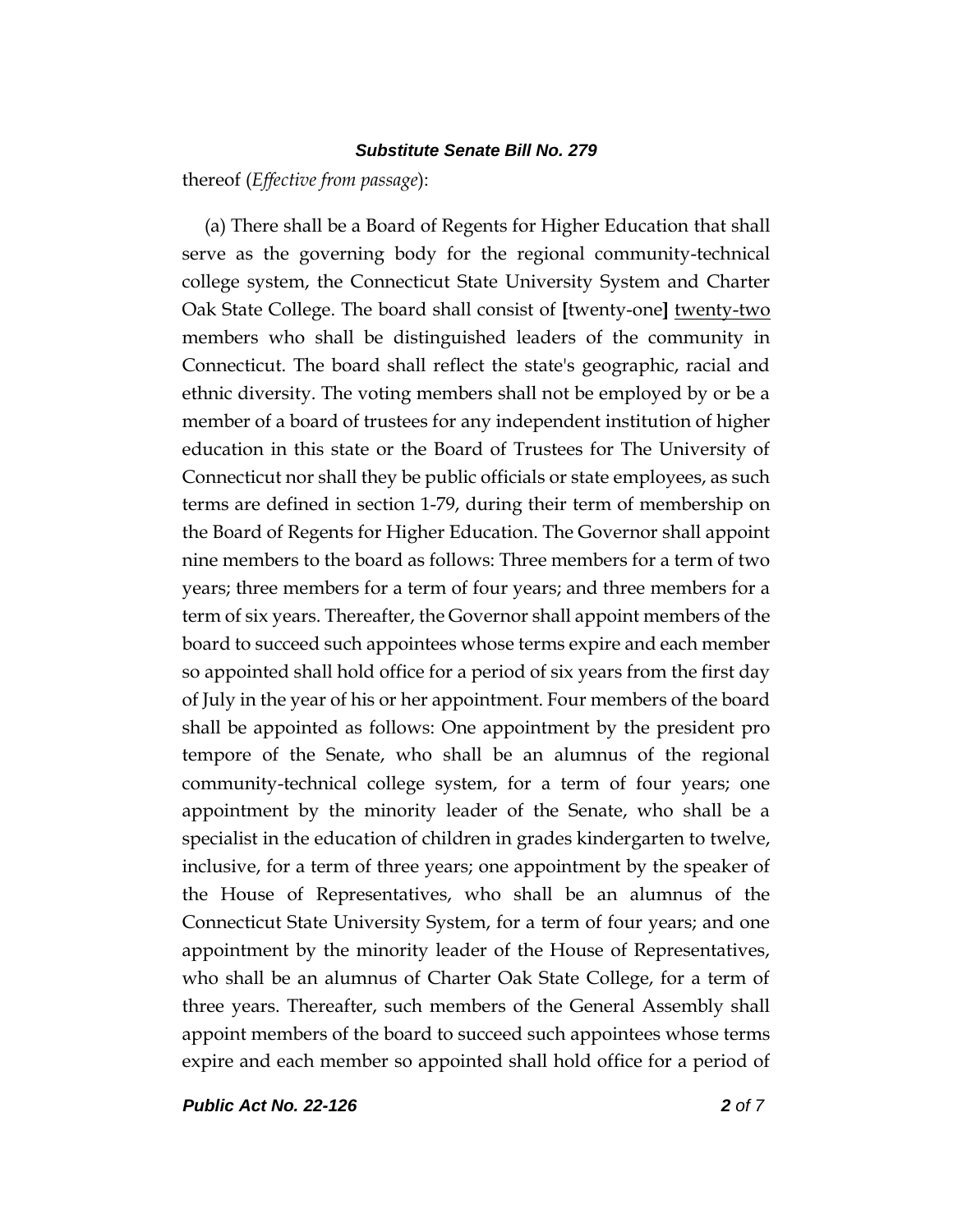four years from the first day of July in the year of his or her appointment. The chairperson and vice-chairperson of the student advisory committee created under section 10a-3 shall serve as members of the board. The chairperson and vice-chairperson of the faculty advisory committee created under section 10a-3a shall serve as ex-officio, nonvoting members of the board for a term of two years and, in their respective roles as chairperson and vice-chairperson, may be invited to any executive session, as defined in section 1-200, of the board by the chairperson of the board. The Commissioners of Education, Economic and Community Development and Public Health, the Labor Commissioner and the Chief Workforce Officer shall serve as ex-officio, nonvoting members of the board.

Sec. 3. Subsection (d) of section 10-14aa of the 2022 supplement to the general statutes is repealed and the following is substituted in lieu thereof (*Effective from passage*):

(d) Not later than January 1, 2023, and annually thereafter, the office shall (1) review, and request updates of as necessary, the webinar modules and trainings developed or endorsed by the Department of Education for the purpose of aligning such webinar modules with the compliance measures developed by the office pursuant to subsection (c) of section 10-14z; and (2) submit, in accordance with the provisions of section 11-4a, to the joint standing committees of the General Assembly **[**have**]** having cognizance of matters relating to higher education and education status reports on the compliance of such webinar modules and trainings.

Sec. 4. Subsection (a) of section 10a-22f of the 2022 supplement to the general statutes is repealed and the following is substituted in lieu thereof (*Effective from passage*):

(a) A certificate of authorization issued to a private occupational school pursuant to sections 10a-22a to 10a-22o, inclusive, and sections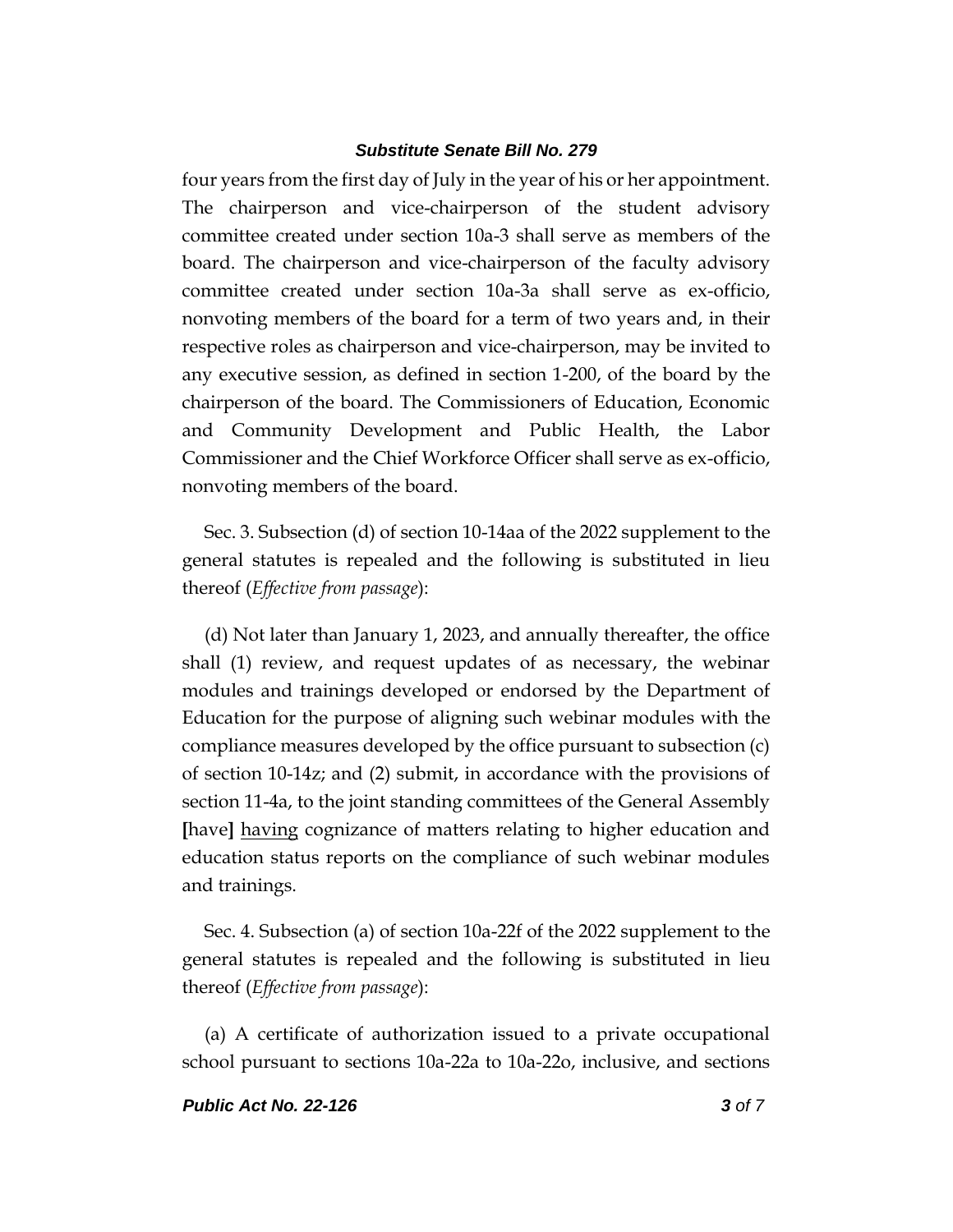10a-22u to 10a-22w, inclusive, may be revoked by the executive director if such school (1) ceases to meet the conditions of its authorization; (2) commits a material or substantial violation of sections 10a-22a to 10a-22o, inclusive, or sections 10a-22u to 10a-22w, inclusive, or the regulations prescribed thereunder; (3) makes a false statement about a material fact in application for authorization or renewal; (4) fails to make a required payment to the private occupational school student protection account pursuant to section 10a-22u; or (5) fails to submit a complete application for a **[**renewed**]** renewal of a certificate of authorization pursuant to section 10a-22d.

Sec. 5. Subdivision (18) of section 10a-223 of the 2022 supplement to the general statutes, as amended by section 273 of public act 21-2 of the June special session, is repealed and the following is substituted in lieu thereof (*Effective October 1, 2022*):

(18) "Education assistance program" means a program to assist in financing the costs of education through education loans, **[**or**]** education grants **[**, or both**]** or any other form of financial assistance;

Sec. 6. Section 31-3j of the 2022 supplement to the general statutes is repealed and the following is substituted in lieu thereof (*Effective from passage*):

As used in **[**sections 31-3j to 31-3r, inclusive**]** this section and sections 31-3k to 31-3o, inclusive, as amended by this act, and 31-3r, as amended by this act:

(1) "Board" means a regional workforce development board established under section 31-3k, as amended by this act;

(2) "Commissioner" means the Labor Commissioner;

(3) "Municipality" means a town, city, borough, consolidated town and city or consolidated town and borough;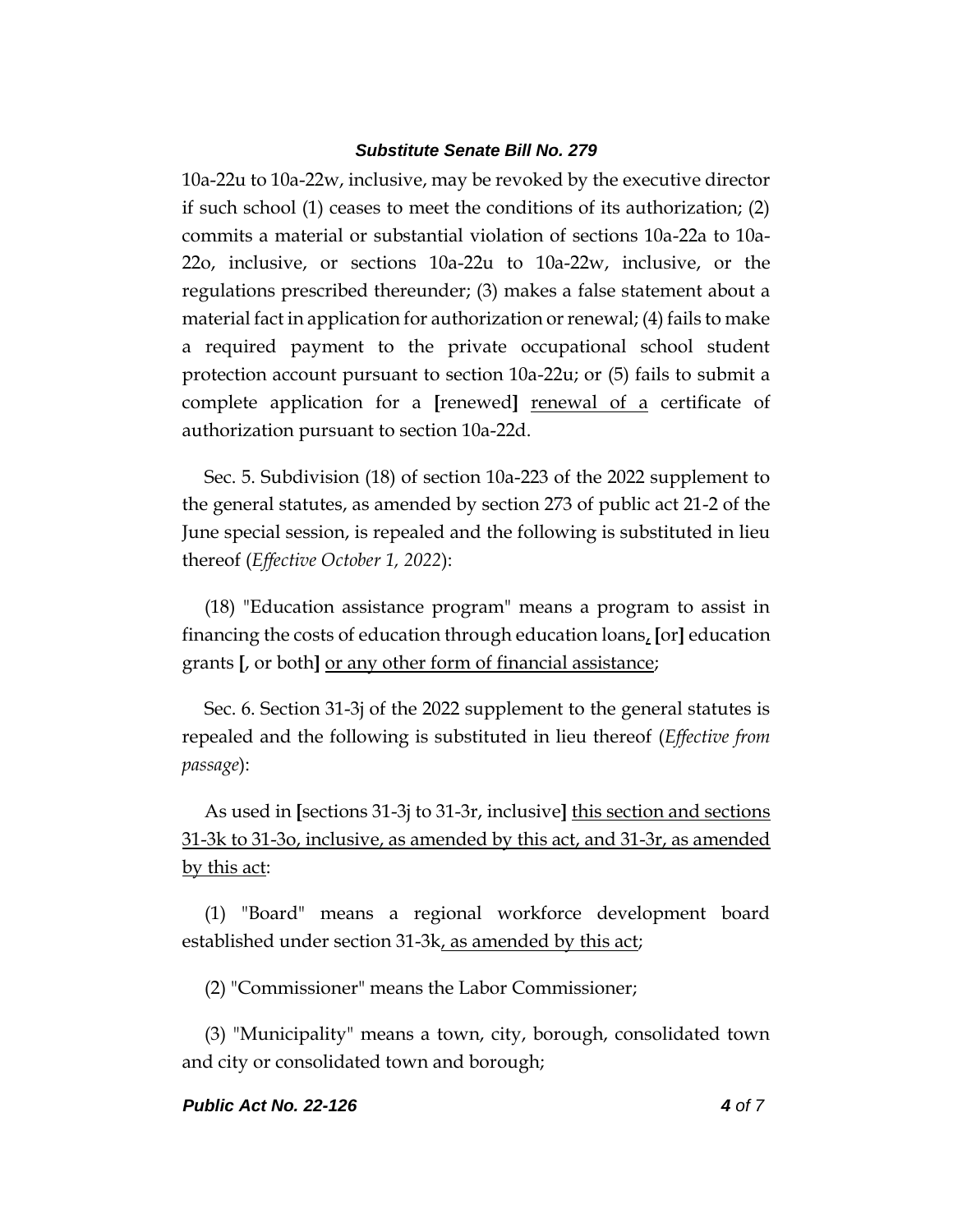(4) "Workforce Innovation and Opportunity Act" means the federal Workforce Innovation and Opportunity Act of 2014, P.L. 113-128, as amended from time to time; and

(5) "Workforce development region" or "region" means an area designated as a service delivery area in accordance with the provisions of the Workforce Innovation and Opportunity Act.

Sec. 7. Subsection (c) of section 31-3k of the 2022 supplement to the general statutes is repealed and the following is substituted in lieu thereof (*Effective from passage*):

(c) Each board shall make use of grants or contracts with appropriate service providers to furnish all program services under sections 31-3j to **[**31-3r**]** 31-3o, inclusive, as amended by this act, and 31-3r, as amended by this act, unless the Governor's Workforce Council concurs with the board that direct provision of a service by the board is necessary to assure adequate availability of the service or that a service of comparable quality can be provided more economically by the board. Any board seeking to provide services directly shall submit to the commissioner, the Chief Workforce Officer and the Governor's Workforce Council a plan of service and appropriate justification for the need to provide services directly. Such plan of service shall be subject to review and approval by the Governor's Workforce Council.

Sec. 8. Section 31-3m of the 2022 supplement to the general statutes is repealed and the following is substituted in lieu thereof (*Effective from passage*):

Not later than July 1, 1992, the Governor shall designate appropriate state agencies as agencies involved in employment and training. The department heads of each agency involved in employment and training shall: Not later than August 15, 1992, and annually thereafter, identify to the commissioner and the Chief Workforce Officer the employment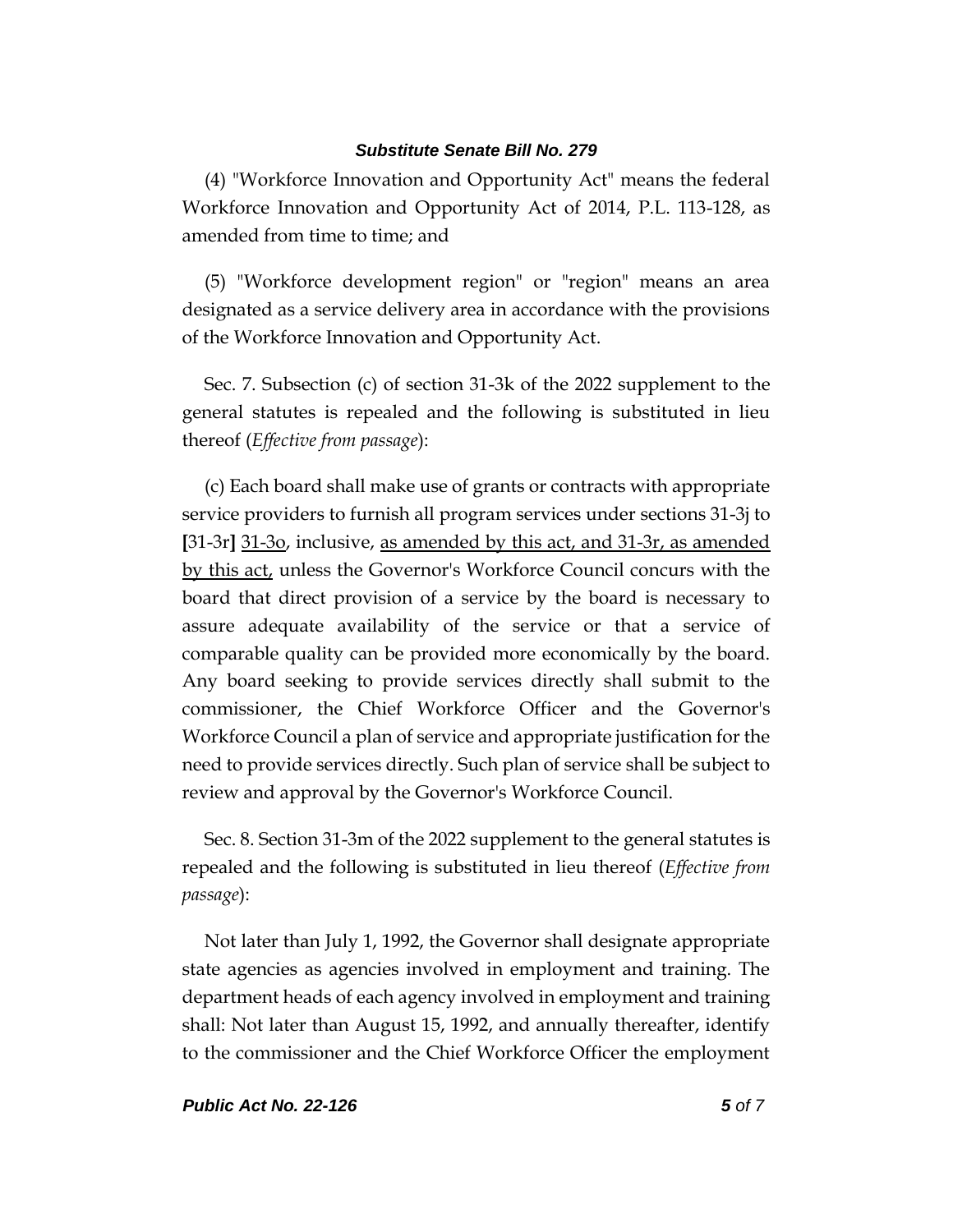and training programs administered by the agency that are subject to oversight by one or more boards under the provisions of sections 31-3j to **[**31-3r**]** 31-3o, inclusive, as amended by this act, and 31-3r, as amended by this act. The Chief Workforce Officer, jointly with the commissioner and the Governor's Workforce Council, shall facilitate communication and the exchange of information between the boards and the state agencies involved in employment and training.

Sec. 9. Section 31-3n of the 2022 supplement to the general statutes is repealed and the following is substituted in lieu thereof (*Effective from passage*):

(a) The commissioner, in consultation with the Chief Workforce Officer and the Governor's Workforce Council, may adopt regulations in accordance with chapter 54 to carry out the provisions of sections 31- 3j to **[**31-3r**]** 31-3o, inclusive, as amended by this act, and 31-3r, as amended by this act.

(b) The Chief Workforce Officer shall distribute all information received under the provisions of sections 31-3j to **[**31-3r**]** 31-3o, inclusive, as amended by this act, and 31-3r, as amended by this act, to the Governor's Workforce Council in order to ensure that the review and coordination duties of the council are effectively carried out.

(c) The Governor may approve, upon the recommendation of the Governor's Workforce Council, each board established pursuant to section 31-3k, as amended by this act, which meets the requirements of sections 31-3j to **[**31-3r**]** 31-3o, inclusive, as amended by this act, and 31- 3r, as amended by this act.

Sec. 10. Section 31-3r of the 2022 supplement to the general statutes is repealed and the following is substituted in lieu thereof (*Effective from passage*):

*Public Act No. 22-126 6 of 7* Nothing in this section or sections 31-3j to **[**31-3r**]** 31-3o, inclusive, as